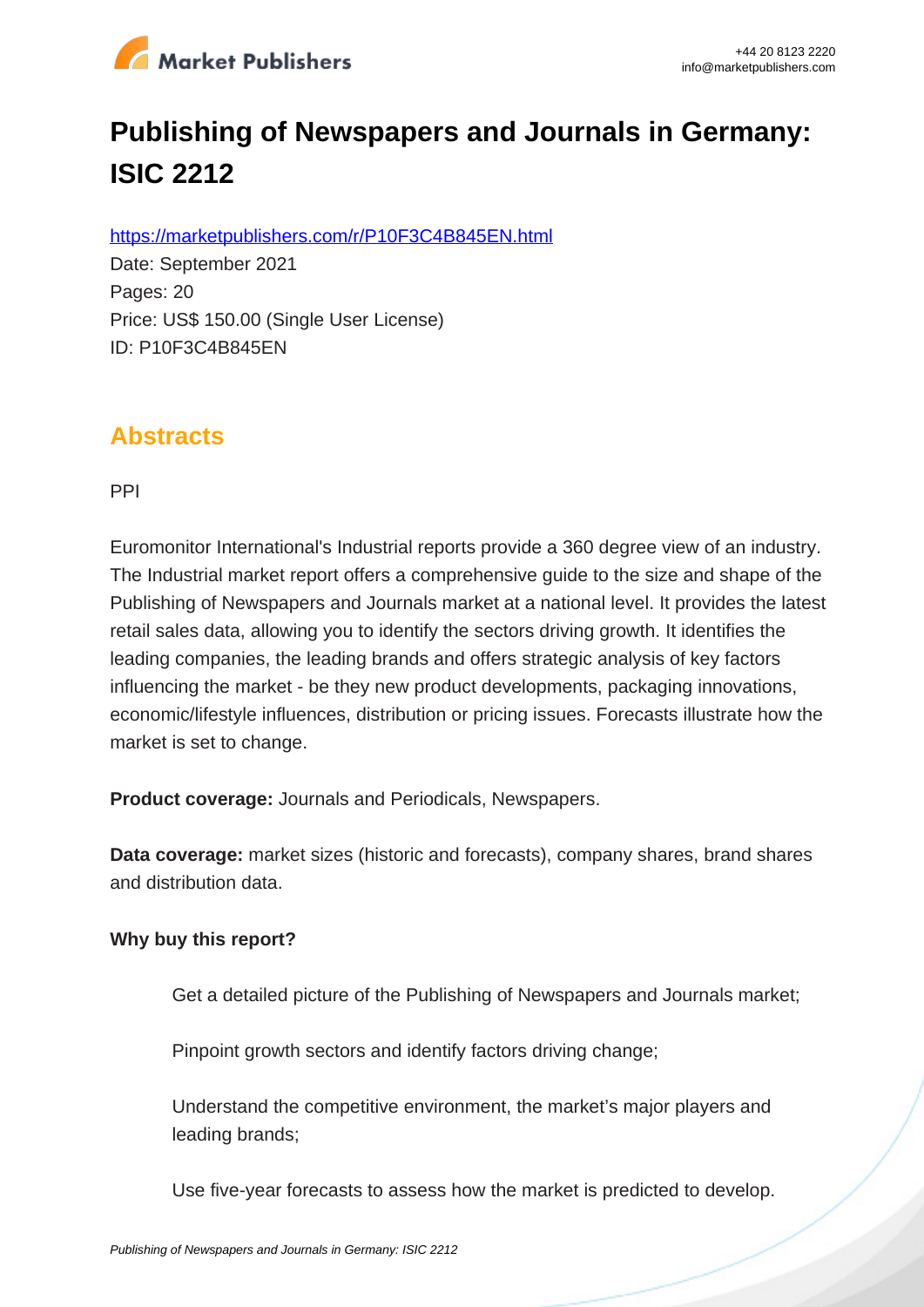

Euromonitor International has over 40 years' experience of publishing market research reports, business reference books and online information systems. With offices in London, Chicago, Singapore, Shanghai, Vilnius, Dubai, Cape Town, Santiago, Sydney, Tokyo and Bangalore and a network of over 800 analysts worldwide, Euromonitor International has a unique capability to develop reliable information resources to help drive informed strategic planning.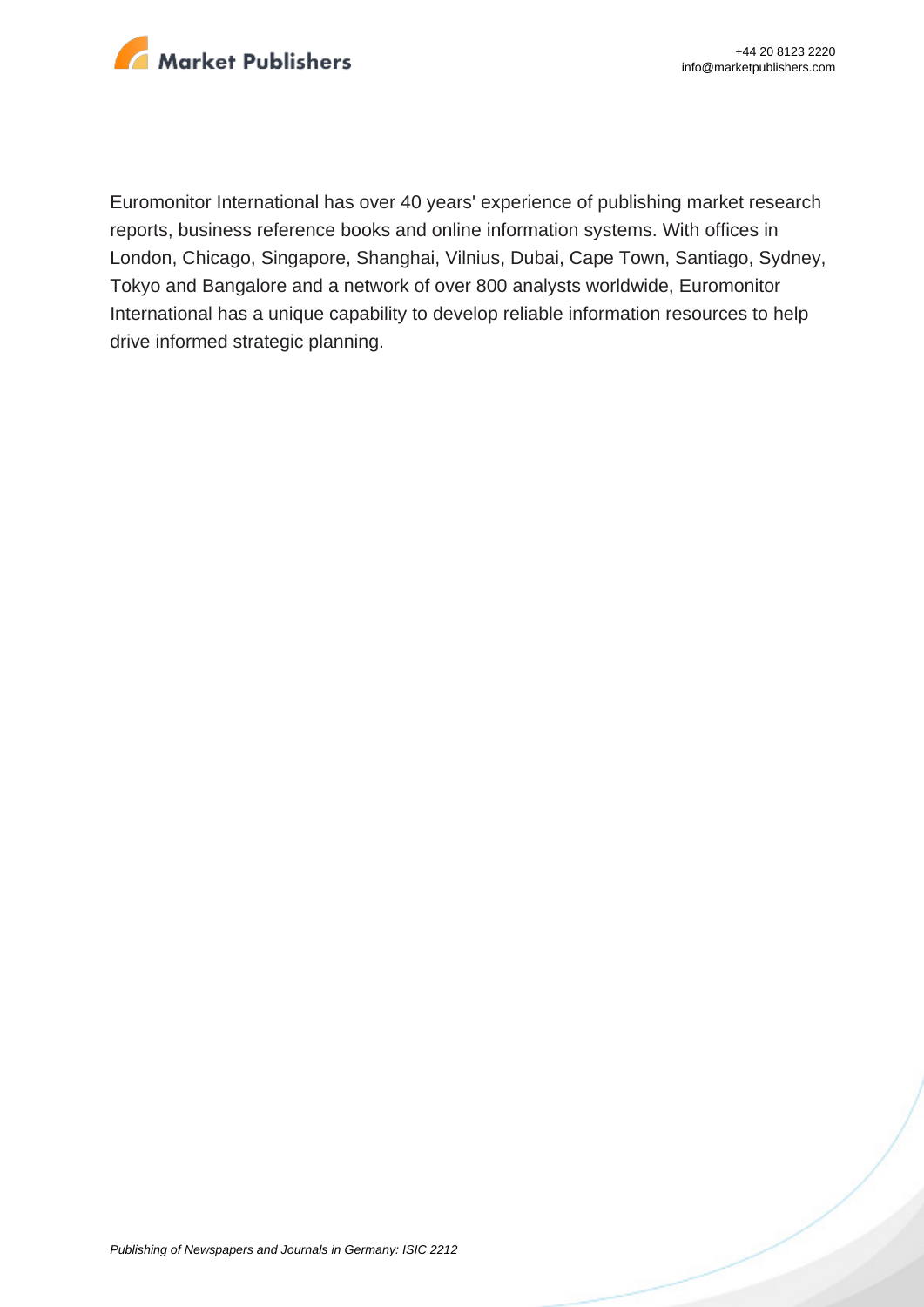

## **Contents**

PUBLISHING OF NEWSPAPERS AND JOURNALS IN GERMANY: ISIC 2212 **HEADLINES** INDUSTRY OVERVIEW PRODUCTION SCORECARD Summary 1 Scorecard of Production Pillar 2020 CHART 1 Production Value Regional Comparison 2020 CHART 2 Production Value per Capita Regional Comparison 2020 CHART 3 Production Value Growth Regional Comparison 2015-2025 CHART 4 Future and Absolute Growth of Production Value Regional Comparison 2020-2025 CHART 5 Production Value 2015-2025 CHART 6 Production Value by Category 2015-2020 CHART 7 Production Value by Category 2020-2025 CHART 8 Production Value per Employee 2015-2020 CHART 9 Exports 2015-2020 CHART 10 Exports Regional Comparison 2020 COST STRUCTURE CHART 11 Cost Structure 2015-2020 CHART 12 B2B Costs and Growth 2020, LCU million CHART 13 Profit and Profit Margin 2015-2020 CHART 14 Average Salary 2015-2020 CHART 15 Labour Costs and Employee Productivity Comparison 2015-2020 FIRMOGRAPHICS CHART 16 Top Companies' Ranking 2015-2020 and % of Production Value 2020 MARKET OVERVIEW CONSUMPTION SCORECARD Summary 2 Scorecard of Consumption 2020 CHART 17 Market Size Regional Comparison 2020 CHART 18 Market Size per Capita Regional Comparison 2020 CHART 19 Market Size Growth Regional Comparison 2015-2020 CHART 20 Market Structure by Buyer 2015-2020 CHART 21 B2B Buyers and Growth 2020, LCU million CHART 22 Market Structure 2015-2020 CHART 23 Market Structure by Category 2015-2020 CHART 24 Imports 2015-2020 CHART 25 Imports Regional Comparison 2020 ATTRACTIVENESS INDEX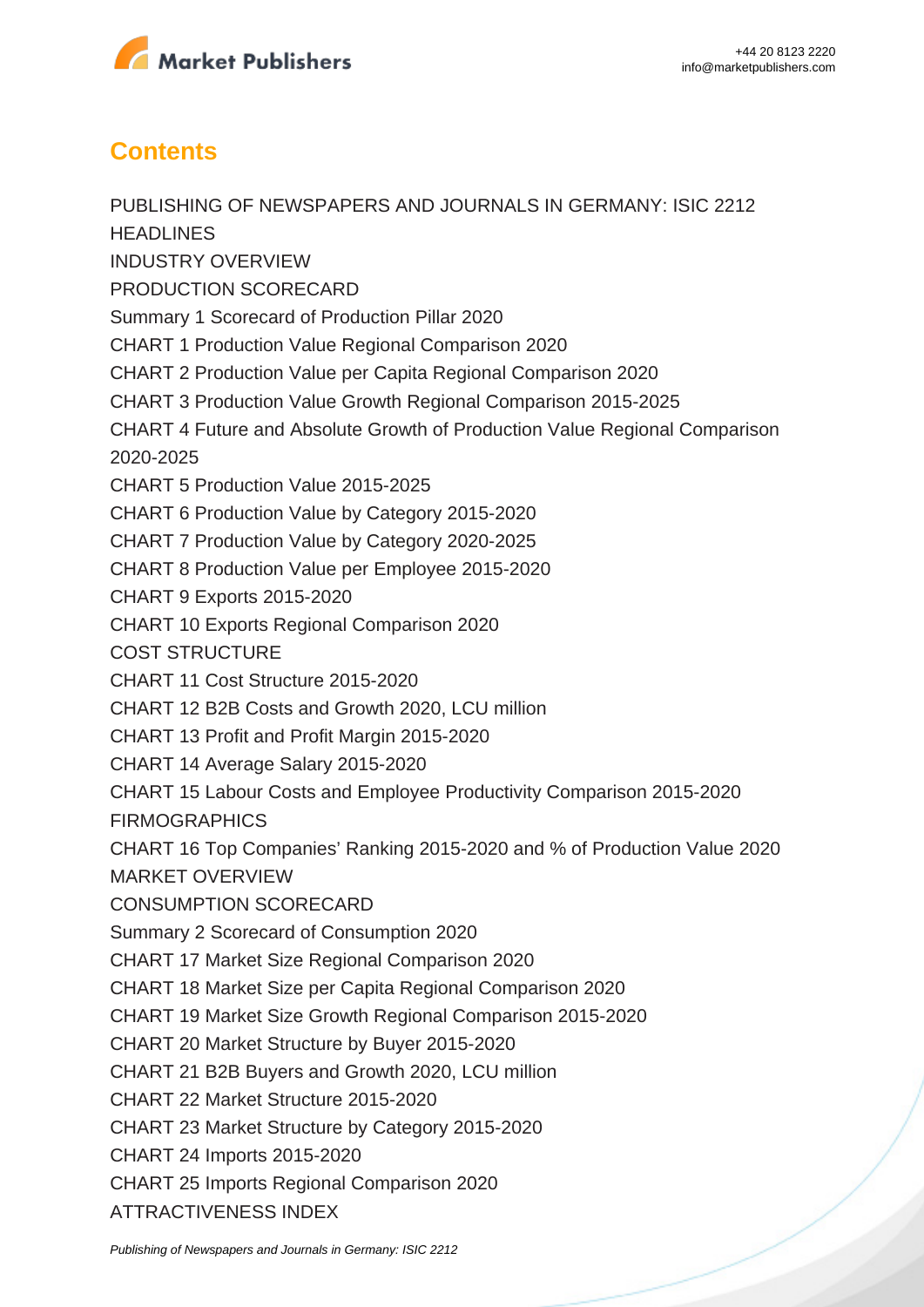

CHART 26 Attractiveness Index in Selected Industries 2020 ECONOMIC CONTEXT AND LABOUR MARKET Summary 3 Economic Context and Labour Market 2020